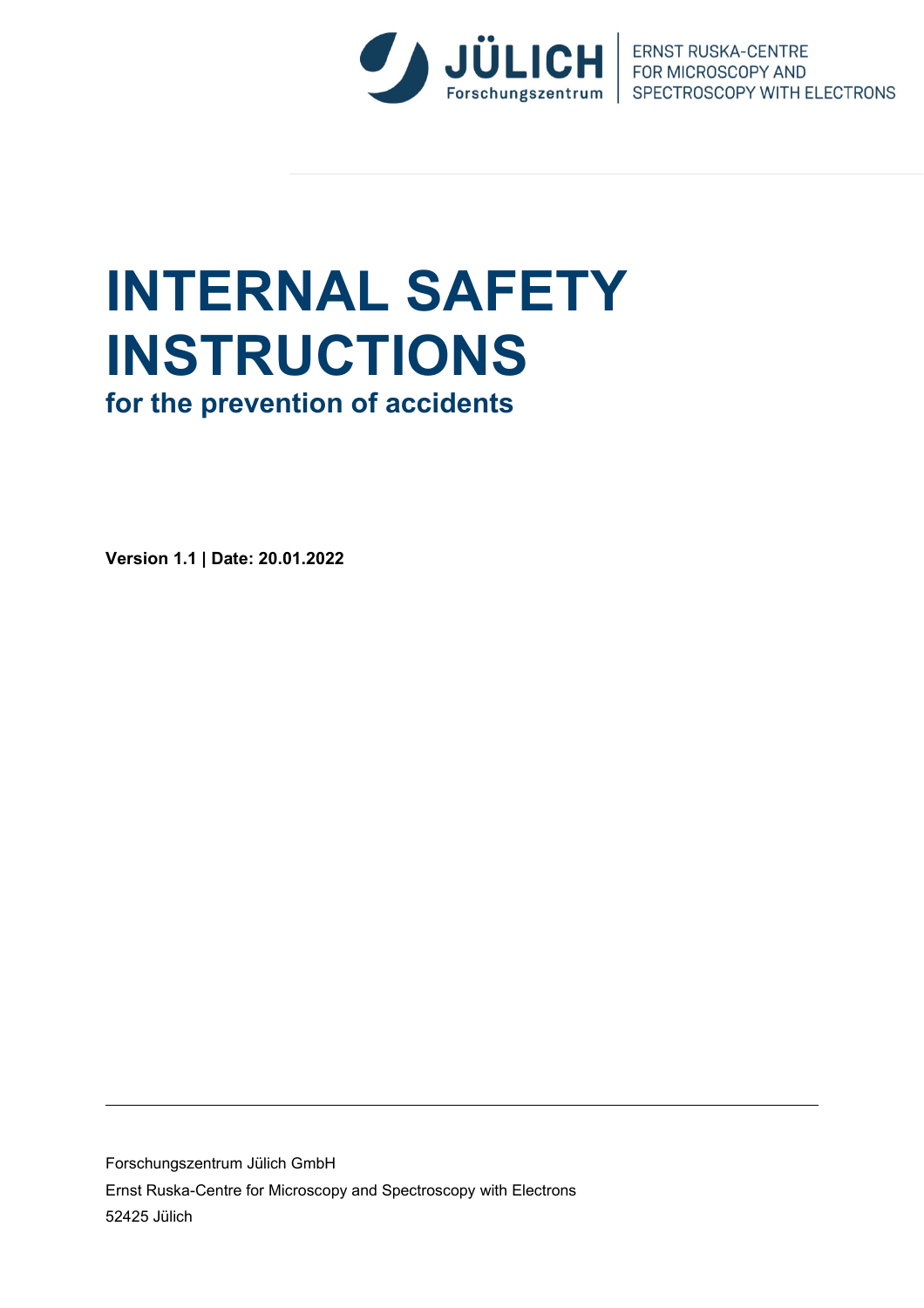# **Document Status**

 $\bar{a}$ 

| Compiled:                   | Name                                                            | Date       | Signature                                                                                   |  |  |  |
|-----------------------------|-----------------------------------------------------------------|------------|---------------------------------------------------------------------------------------------|--|--|--|
|                             | R. Borowski                                                     | 20.01.2022 |                                                                                             |  |  |  |
| Audited:                    | Name                                                            | Date       | Signature<br>Digitally signed by Dr.                                                        |  |  |  |
|                             | Dr. G. Wilbs                                                    | 20.01.2022 | Dr. Genevieve<br><b>Genevieve Wilbs</b><br>Date: 2022.01.20 16:42:44<br>lWilbs<br>$+01'00'$ |  |  |  |
| Approved:                   | Name                                                            | Date       | Signature                                                                                   |  |  |  |
|                             | R. E. Dunin-Borkowski                                           | 20.01.2022 | R. Zourn Bortcowski                                                                         |  |  |  |
| Version:                    | Datum                                                           | Version    | <b>Status</b>                                                                               |  |  |  |
|                             | 20.01.2022                                                      | 1.1        | Approved                                                                                    |  |  |  |
| <b>Replaces</b><br>Version: | Datum                                                           | Version    | <b>Status</b>                                                                               |  |  |  |
|                             | 11.01.2022                                                      | 1.0        | Approved                                                                                    |  |  |  |
| Distribution List:          | ER-C Directors, ER-C User Office, ER-C PSD, ER-C Science Office |            |                                                                                             |  |  |  |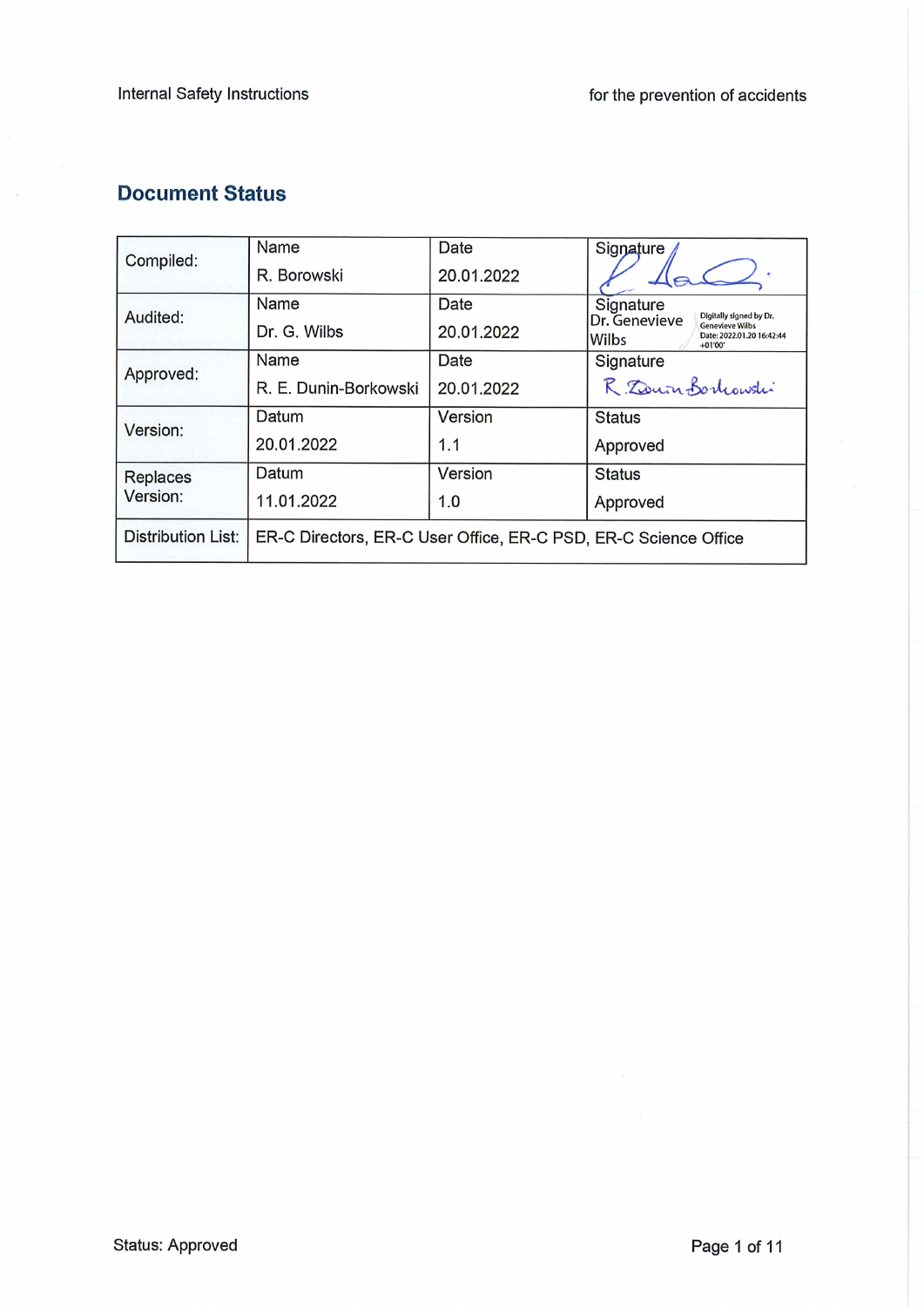## **Introduction**

Welcome to the Ernst Ruska-Centre and the Peter Grünberg Institute!

This document is a summary of elementary safety measures and safety regulations for work within the Ernst Ruska-Centre (ER-C-1 and ER-C-2) and the Institute for Microstructure Research (PGI-5).

To clarify, for legal reasons, it must first be pointed out that the legal and occupational health and safety regulations as well as the internal safety regulations of Forschungszentrum Jülich alone and in their entirety have overriding validity to this document.

## **1 Accident Reporting**

The Emergency Services Centre of Forschungszentrum Jülich, which is manned day and night, forwards all reports of accidents, damage, and requests for assistance in an emergency to the rescue services responsible. The Centre can be reached from any telephone at Forschungszentrum Jülich via the telephone number:

#### **EMERGENCY: 77**

or using a mobile phone

#### **02461 61 77**

In the event of an emergency, you must state the name of your building, entrance, and room number. You will find these listed on a sticker on your telephone.

## **2 Company Doctor**

The company medical service is located in Building 15.2 opposite the Seecasino (Refectory overlooking the lake) and can be reached via the emergency number 77 or the telephone number 5262.



## **3 Organizational**

The persons named below are responsible for implementing health and safety measures for ER-C-1, ER-C-2 and PGI-5. Their respective functions and responsibilities can be found in this information sheet.

| <b>Function</b>                                    | <b>Institute</b> | <b>Name</b> | <b>Building</b><br>Room No. | Tel No. | E-mail                       |
|----------------------------------------------------|------------------|-------------|-----------------------------|---------|------------------------------|
| Area Representative<br>Bldg. 05.2W, 05.2S,<br>05.7 | ER-C 1,2         | R. Borowski | 05.2<br>3003                | 6700    | r.borowski@fz-<br>juelich.de |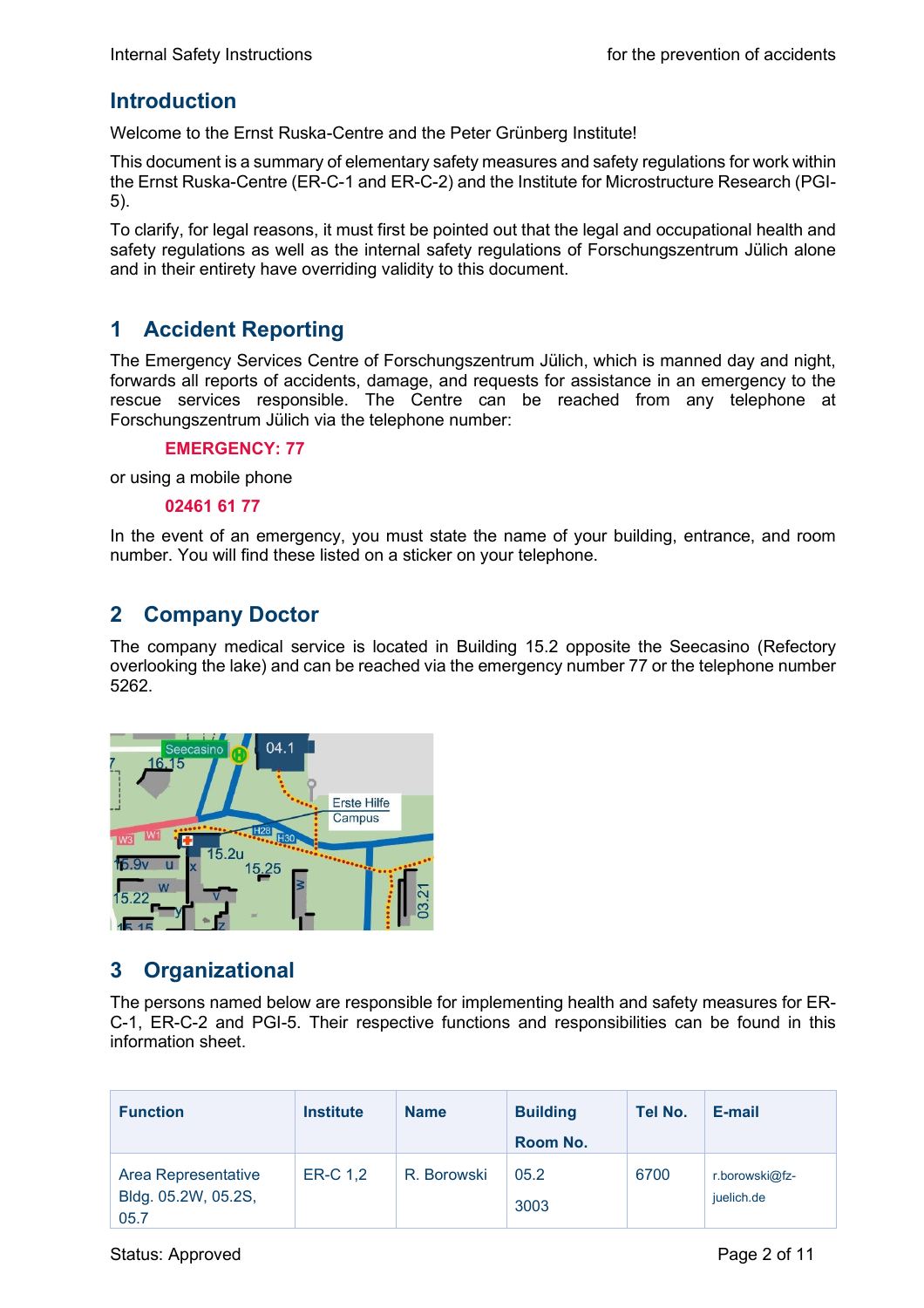| Area Representative<br><b>Bldg. 04.6</b>                                                | <b>PGI -5</b>           | C. Thomas    | 04.6 und 04.08<br>96 | 3152 | c.thomas@fz-<br>juelich.de    |
|-----------------------------------------------------------------------------------------|-------------------------|--------------|----------------------|------|-------------------------------|
| Area Representative<br>Bldg. 05.2W 05.2V                                                | <b>ER-C3</b>            | J. Ortiz     | 05.2<br>4010         | 2032 | j.ortiz@fz-juelich.de         |
| <b>Safety Officer</b><br>Bldg. O5.2W, 05.2S,<br>05.7                                    | <b>ER-C 1,2</b>         | M. Kruth     | 05.2<br>3079         | 3605 | m.kruth@fz-<br>juelich.de     |
| <b>Ladder Safety</b><br>Representative Bldg.<br>05.2W, 05.2S, 05.7                      | <b>ER-C 1,2</b>         | R. Borowski  | 05.2<br>3003         | 6700 | r.borowski@fz-<br>juelich.de  |
| <b>Hazardous Materials</b><br>Officer Bldg. 05.2W,<br>05.2S,                            | <b>ER-C 1,2</b>         | L. Kibkalo   | 05.2<br>3084         | 3910 | I.kibkalo@fz-<br>juelich.de   |
| <b>A-SSB</b> (Radiation<br>Safety Officer)                                              | ER-C 1,2,3<br>und PGI-5 | <b>TBD</b>   | 05.2<br>3001         | 6070 | j.mayer@fz-<br>juelich.de     |
| <b>B-SSB</b><br>(Radiation Safety<br>Officer) Bldg. 05.2S,<br>05.2W, 04.6               | ER-C 1,2,3<br>and PGI-5 | C. Thomas    | 04.6<br>96           | 3152 | c.thomas@fz-<br>juelich.de    |
| <b>C-SSB</b><br><b>Radiation Safety Officer</b><br>Bldg. 05.2S, 05.2                    | <b>ER-C 1,2</b>         | M. Kruth     | 05.2<br>3079         | 3605 | m.kruth@fz-<br>juelich.de     |
| <b>C-SSB</b><br><b>Radiation Safety Officer</b><br>Bldg. 05.2S, 05.2W                   | <b>ER-C 1,2</b>         | L. Kibkalo   | 05.2<br>3084         | 3910 | I.kibkalo@fz-<br>juelich.de   |
| C-SSB, B-SSB<br>Representative<br><b>Radiation Safety Officer</b><br>Bldg. 05.2S, 05.2W | <b>ER-C 1,2</b>         | R. Borowski  | 05.2<br>3003         | 6700 | r.borowski@fz-<br>juelich.de  |
| <b>First aider</b><br>Bldg. O5.2W, 05.2S                                                | ER-C 1,2,3              | M. Göcking   | 05.2<br>3004         | 4274 | m.goecking@fz-<br>juelich.de  |
| First aider Bldg. O5.2W,<br>05.2S                                                       | ER-C 1,2,3              | L. Kibkalo   | 05.2<br>3084         | 3910 | I.kibkalo@fz-<br>juelich.de   |
| First aider Bldg. O5.2W,<br>05.2S, 05.7                                                 | ER-C 1,2,3              | R. Borowski  | 05.2<br>3003         | 6700 | r.borowski@fz-<br>juelich.de  |
| <b>Laser Safety Officer</b>                                                             | ER-C 1,2,3<br>and PGI-5 | M. Schnedler | 04.6<br>98           | 3155 | m.schnedler@fz-<br>juelich.de |

A current overview of the contact data of the officers and responsible persons listed are available for ER-C (Building 05.2S and 05.2W) in the documents at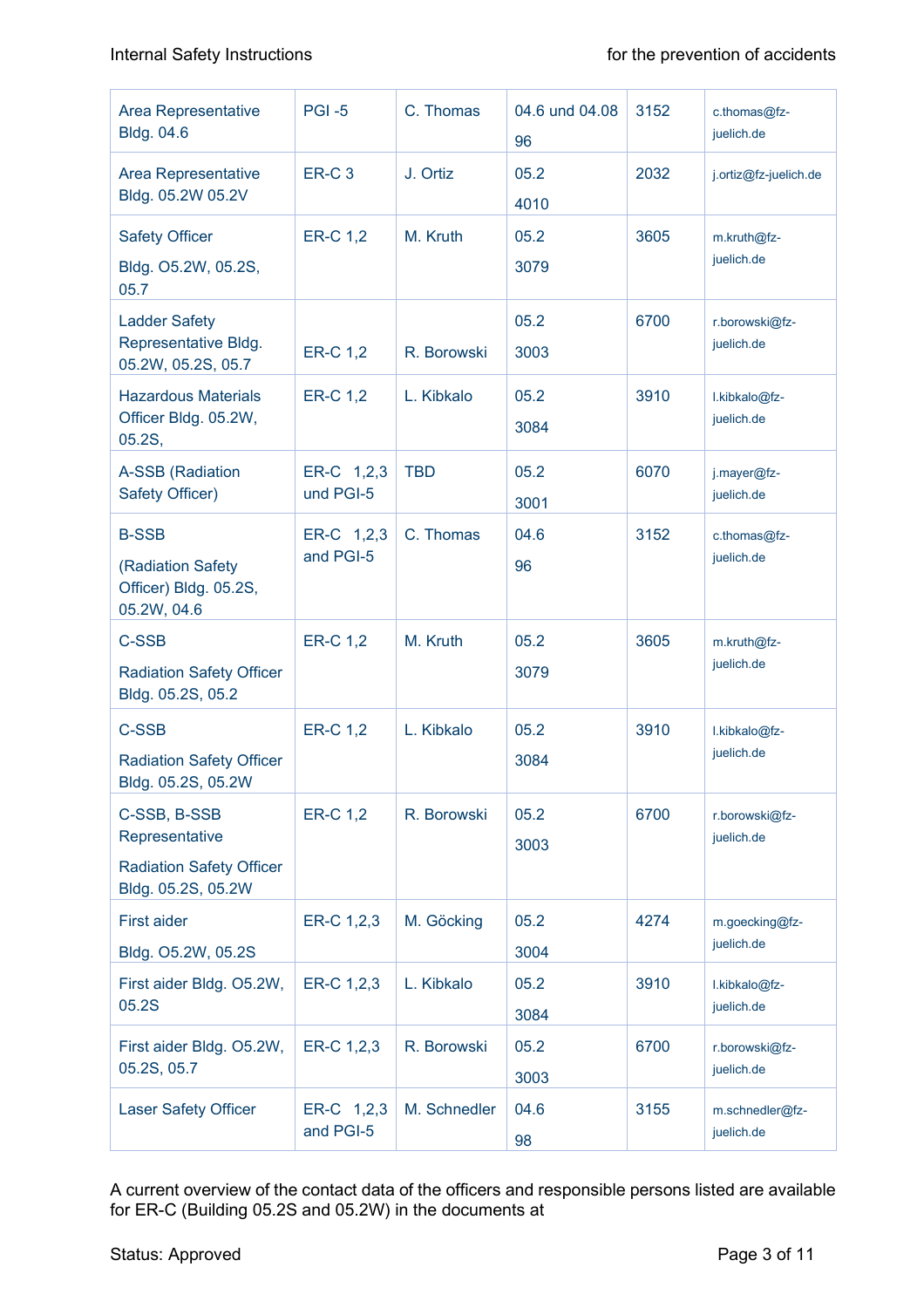<https://er-c.org/index.php/access/safety-instructions/>

Those for PGI-5 and its room-specific operating instructions can be found at

<https://pgi-jcns.fz-juelich.de/portal/>

For all rooms of the ER-C and PGI-5 in which experimental equipment is kept, Room Officers have been appointed who support the two Scientific Area Officers in the performance of their duties (see below) and are the contact persons in the absence of the respective area manager. The names of the Room Officers can be found in the room-specific operating instructions, which are available in the respective rooms.

Accident prevention regulations are available at:

https://www.bgetem.de/arbeitssicherheit-gesundheitsschutz/regelwerk/regelwerk-gesetzevorschriften

in electronic form. You will also find a large selection of safety documents on the Occupational Health and Safety intranet pages:

<https://intranet.fz-juelich.de/de/organisation/gs/ueberuns/organisation/s-a/>

## **4 Responsibilities and Competencies**

- a) A general safety briefing of all ER-C and PGI-5 employees shall be held at least once a year by the Institute Director. Participation in this meeting must be confirmed by signature. During the meeting, the current version of this safety instruction sheet must be handed out. A copy must also be available in the workplace.
- b) At least once a year, a workplace-related or room-specific instruction session is to be held, if possible following the general instruction session, by the respective room or area representative. Again here, participation must be confirmed by signature.
- c) Radiation protection instruction by one of the Radiation Protection Officers shall take place at least once a year. Signed participation is mandatory.
- d) Each new employee (including doctoral students, students, guests and trainees) shall be instructed by the department's Radiation Protection Officer for safety and radiation protection. Participation in the instruction must be confirmed by signature.
- e) External users of equipment of the ER-C in particular those using experimental facilities - shall be instructed by the respective instrument officer in relation to their workplace. This also applies to short-term stays if safety-relevant work is to be carried out during this time. The latest versions of this safety data sheet and the associated operating instructions must also be issued to them. Participation in the instruction must be confirmed by signature.
- f) For employees and guests who do not have sufficient knowledge of the German language, an English-language safety briefing will be carried out. The English-language version of this safety instruction sheet will be handed out.
- g) The area representative and the hazardous materials officer in charge must be consulted when setting up and commissioning new equipment and when starting work with new substances. This applies in particular to electrical safety, explosion protection, safety in handling sources of possible stray radiation such as may occur with electron microscopes, handling chemicals or sample materials and X-ray equipment.
- h) For the commissioning of experimental setups, even if only for trial operation, approval must be obtained from the respective specialist in charge. For the areas of radiation protection and electrical safety, Mr. Carsten Thomas is the appropriate contact person.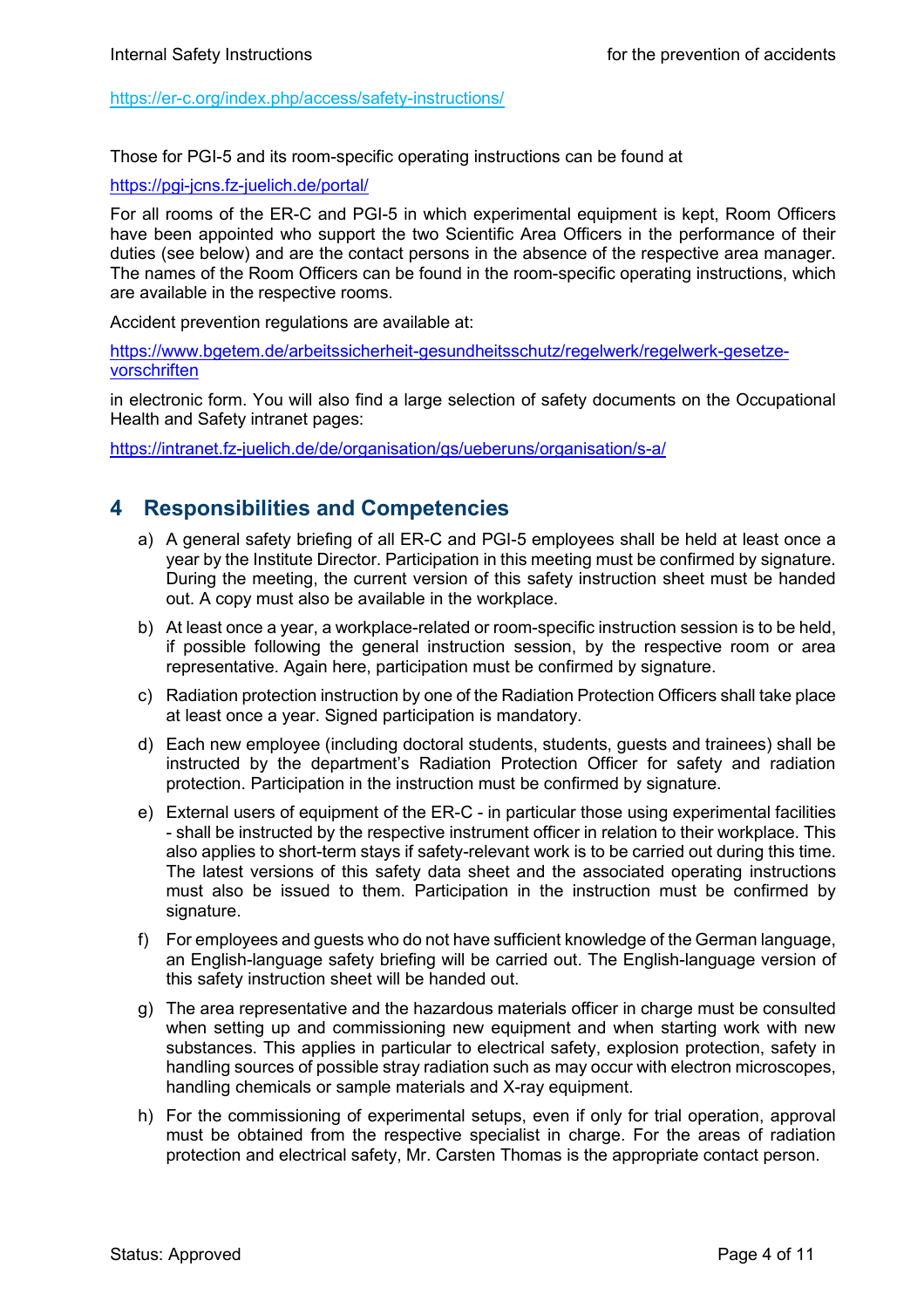i) The respective Scientific Area Officers and the Room Officers are authorized to give instructions to employees of the ER-C or the PGI-5 and external guests. The Area Officers are authorized to give instructions to the Room Officers.

# **5 General Accident Prevention**

This bulletin is in no way intended to replace the consultation of accident prevention regulations. It is only intended to point out special hazards, rules of conduct and safety measures resulting from the special field of activity of the Institute for Microstructure Research (PGI-5) or the Ernst Ruska-Centre (ER-C). However, please observe the following basic rules:

- a) Inform yourself about possible hazards related to the performance of your activities.
- b) Procure the necessary personal protective equipment (e.g. safety goggles, gloves, work shoes, etc.).
- c) Report to the Safety or Area Officers any possible lack of safety aids (e.g. protective goggles for liquid nitrogen filling systems).
- d) Report any safety deficiencies you notice to the Safety or Area Officers.
- e) Only carry out work involving special safety risks or with hazardous materials when another person who could assist you if necessary is nearby.
- f) Report every accident! This includes, for example, incidents such as the escape or leakage of hazardous substances as well as contact with or ingestion of hazardous substances. It is also necessary to report an accident if, on the face of it, no one has been harmed. You must do this without fail, not least in order to maintain important insurance coverage.
- g) Have injuries treated even if you initially have the impression that the incident is relatively harmless. This is particularly true when handling chemicals, where there may be a time lag before the effects are felt in the event of ingestion or contact. Have the injury entered in the first-aid book of Forschungszentrum Jülich (in the outpatient clinic: Building 15.2 Entrance E 8, Tel. 5262). File an accident report with S-A department.

Template:

<https://intranet.fz-juelich.de/de/organisation/gs/s-a/schnellzugriff>

FIRST AID BOXES are located at the entrances/exits of the staircases and in the secretary's office 05.2W R 3004 with Ms. Göcking.

## **6 Special Instructions for Pregnant Women**

- a) Pregnant women or nursing mothers must not be employed in work where the health of the mother or child (fetus) is endangered by, among other things, harmful physical factors. This includes, in particular, ionizing radiation.
- b) Pregnant women and nursing mothers must not be employed in work which, among other things the health of the mother or child (fetus) is endangered by chemical or biological hazardous substances. Such a hazard is given in particular in the case of:
	- exposure to toxic, very toxic, and harmful hazardous substances, exposure to carcinogenic, fertility damaging, or mutagenic hazardous substances;
	- work with the risk of release of infectious agents.
- c) If you are pregnant, please contact your supervisor and the Area Officer in confidence before commencing any work.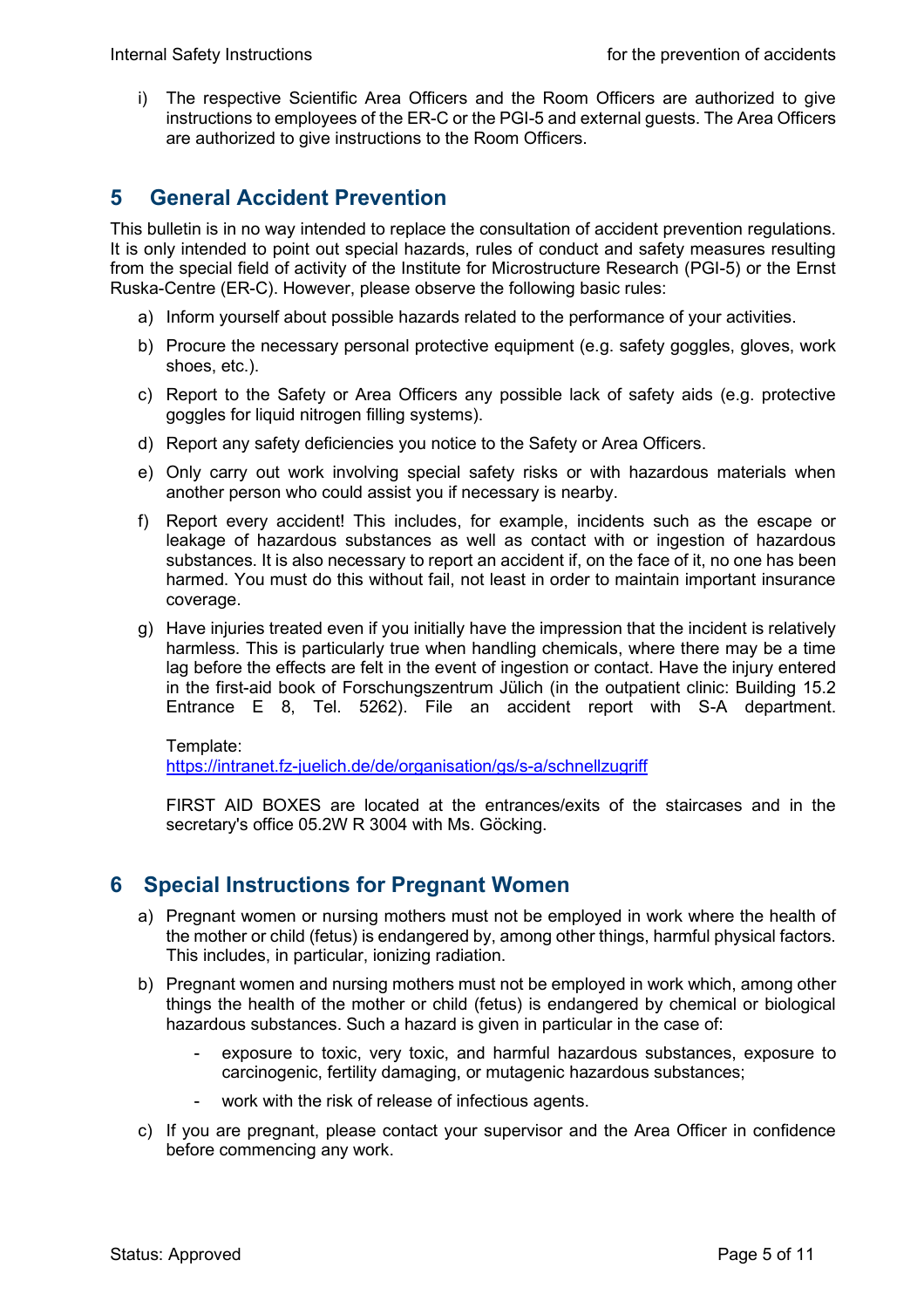## **7 Special Instructions Regarding Electrical Safety**

- a) All movable electrical equipment will be inspected at intervals of no more than two years and provided with an inspection seal if it meets requirements. The corresponding measures are arranged centrally by PGI. The determination of the inspection intervals (heavily used devices are subject to shorter inspection intervals), the inspection of the electrical devices themselves and the logging of the inspection is carried out in the by an external company and organized by Mr. Michael Moers (Tel.: 4444). Devices whose test seal has expired may not be used and their renewed testing must be arranged by the respective Room or Area Officer.
- b) The opening of equipment operated with high voltage current or high voltage current installations in test setups, e.g. for fault diagnosis and repair, is generally not permitted. Corresponding work may only be carried out by personnel with written authorization. For example, computers may only be opened for the installation of cards and accessories if contact or modification in the area of live parts is excluded. Changes to the high-voltage electrical installation of equipment of any kind, even if only for repair, are not permitted.
- c) Test setups with high-voltage electrical installations must be approved by a qualified electrician prior to commissioning or upon recommissioning after modifications. Points (a) and (b) also expressly apply here.
- d) High-voltage installations are those in which electrical voltages occur above the limits for extra-low voltages defined by the European Low Voltage Directive. These are max. 50 V for AC voltages and max. 120 V for DC voltages.
- e) Each experimental setup or device which, for example, no longer meets the device approval conditions due to removal of the housing, must be clearly marked so that other persons who are unaware of it cannot come to any harm.
- f) Equipment that has been dropped, coolant leaks near electrical equipment, trip hazards due to electrical wires, or other incidents of a similar nature may create a high potential for danger due to damage and impacts that may not be directly apparent. Inform the responsible Area Officer and disconnect the device in question from the mains in his presence.

## **8 SPECIAL INSTRUCTIONS CONCERNING THE HANDLING OF VACUUM VESSELS, GLASS CRYOSTATS AND GLASS DEWARS**

- a) There is a risk of implosion when handling nitrogen and helium glass cryostats. In experimental operation, nitrogen glass cryostats must have a protective shield of plexiglass or metal.
- b) A stable apron, face shields and cryogenic gloves must be worn during filling, transport and assembly of glass cryostats.
- c) Protective goggles and cryogenic gloves must be worn when handling transportable small nitrogen glass Dewars.

## **9 SPECIAL INSTRUCTIONS CONCERNING THE HANDLING OF REFRIGERANTS**

- a) Safety glasses and suitable cryoprotective gloves and closed-toe footwear shall be worn when transferring liquid helium or nitrogen.
- b) Escaping liquid nitrogen will vaporize. The cold nitrogen gas is heavier than air and falls downwards. This can displace the oxygen needed to maintain lung activity. Consequently, there is a risk of suffocation in small enclosed spaces. (One liter of liquid nitrogen produces about 700 liters of gaseous nitrogen at room temperature). For this reason, larger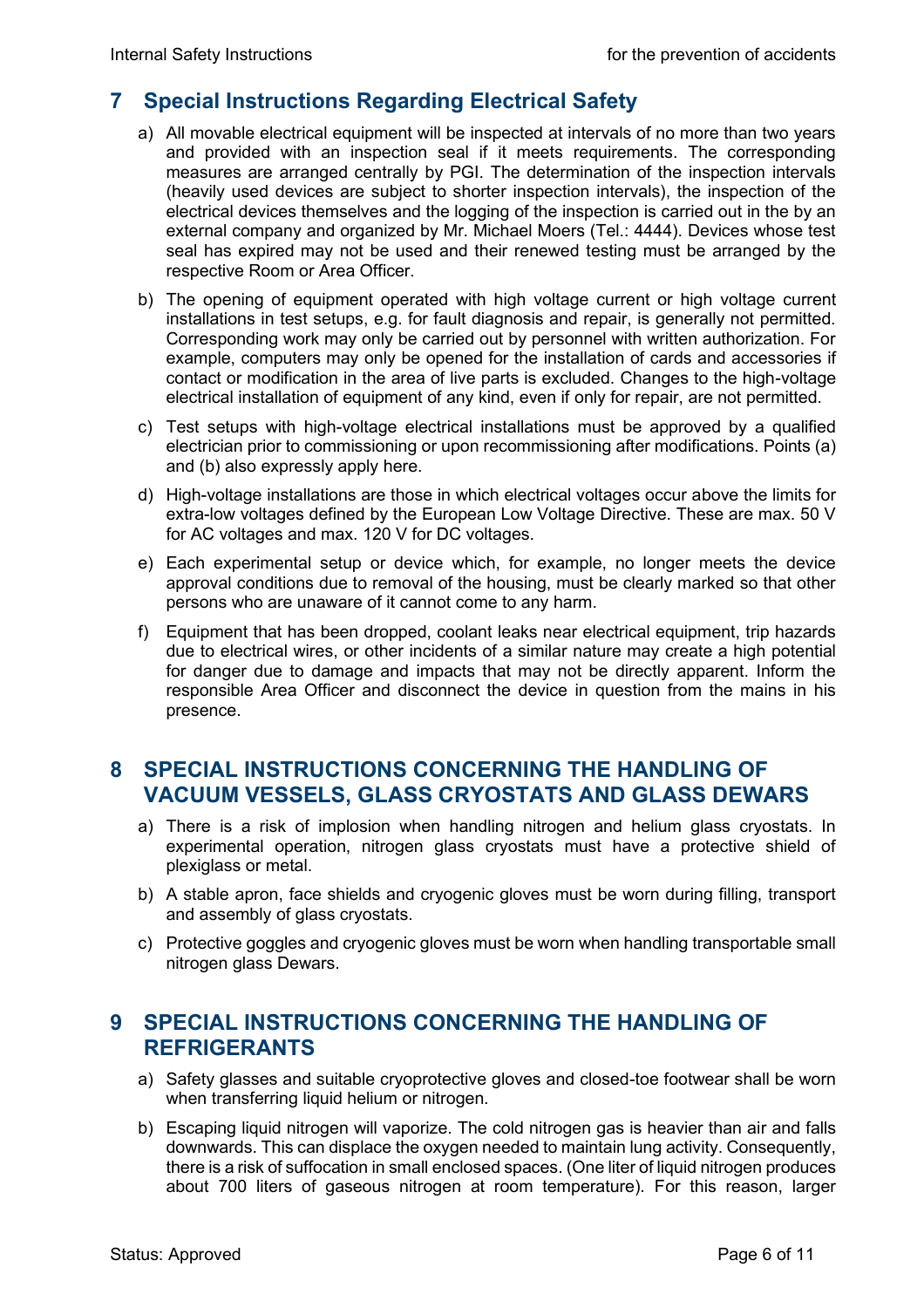quantities of liquid nitrogen ( $> 5$  liters) should not be decanted in small rooms ( $< 15$  m<sup>2</sup>) or the doors of the rooms should be opened during decanting.

- c) Transport cans filled with liquid nitrogen or liquid helium and filled (pressurized) gas cylinders must not be transported together with persons in elevators.
- d) Oxygen monitoring is installed in special laboratories. Leave these laboratories immediately if an alarm sounds. If it is safe to do so, close the liquid nitrogen supply and provide ventilation to the room before leaving the laboratory. Inform the Room Officer.

#### **10 SPECIAL INSTRUCTIONS CONCERNING THE HANDLING OF CHEMICALS AND MATERIALS**

- a) The performance of all experiments involving chemicals and the set-up of the reaction apparatus must be approved by the project director or the person in charge of the laboratory.
- b) Before handling chemicals and materials that you are unfamiliar with, obtain information from the person in charge of the laboratory and the hazardous materials officer about the possible hazards and the protective measures to be taken. Prepare a risk assessment and inform yourself as a precaution even if you think you are dealing with harmless substances.
- c) Chemicals may not be stored in the laboratories; they may only be stored in small quantities in suitable safety cabinets. The chemical storage department of Forschungszentrum Jülich is responsible for the storage of larger quantities.
- d) Containers and bottles for chemicals must be carefully labelled. This is not only to avoid confusion. Keep in mind that these materials must be disposed of after use. For this purpose, labelling is mandatory.
- e) Chemicals must never be stored in fume hoods. They must be stored in the chemical cabinets provided for this purpose.
- f) Suitable protective gloves, gowns and eye protection must always be worn when handling chemicals.
- g) With regard to the disposal of chemicals, it should be noted that, as a matter of principle, no chemicals may be discharged into the wastewater! Mrs. Sybertz (9278) and Mrs. Kibkalo (3910) have disposal canisters ready in the laboratory rooms.
- h) If you have come into contact with hydrofluoric acid (HF), **rinse the affected skin immediately with water for at least 10 minutes and call immediately for help**. Call the company medical service via the number

#### **EMERGENCY CALL 77**

or, if you are using a cell phone, call

#### **02461 61 77**

for help. With this chemical, there is a serious risk of a **caustic after-effect**.

- i) The mechanical processing of Beryllium (Be) and BeCu alloys is generally prohibited. Beryllium is sometimes used as a window material in X-ray detectors and as an X-ray neutral material in electron microscope specimen holders. Even extremely small amounts of Beryllium dust are highly carcinogenic. When using electron microscopes, avoid the use of mouth-operated tweezers ("butterflies") for positioning specimen holders (hex and snap rings, washers) into specimen holders.
- j) Dusts and aerosols, such as those produced during evaporation in the course of melting metals, represent a health risk that should not be underestimated. Cleaning of equipment used for this purpose, e.g. in crystal growing, must be carried out in a wet environment with the use of respiratory masks and gloves and under extraction.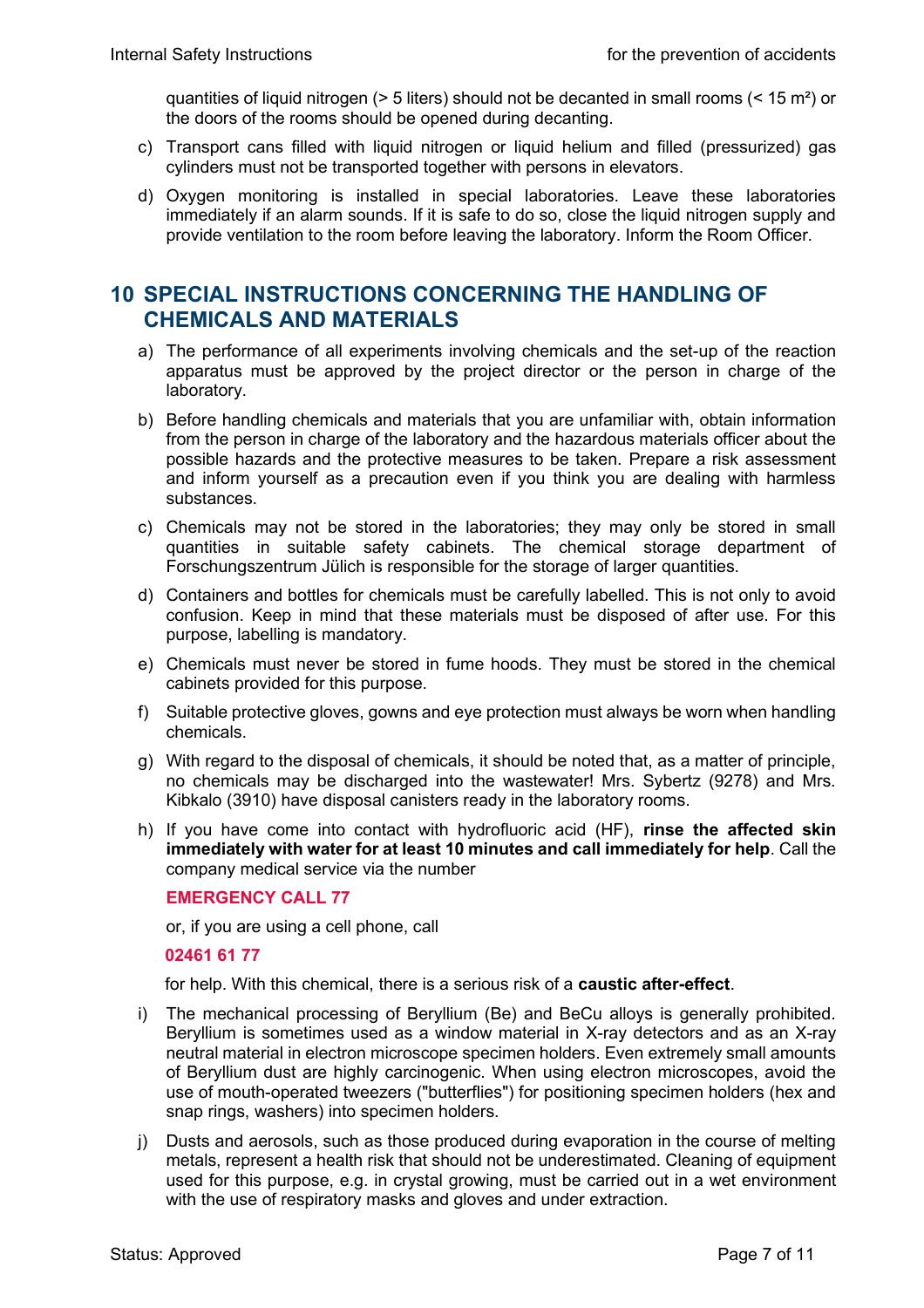- k) In connection with paper, oxidizing agents (e.g.  $H_2O_2$ ) can start to burn even in large dilutions and with a time delay of hours. When picking up spilled quantities of such substances, care must be taken to avoid fire hazards. (Do not simply throw them in the wastebasket!)
- l) The use of Oxyhydrogen mixtures (Hydrogen-Oxygen mixtures) is prohibited.

#### **11 SPECIAL INSTRUCTIONS CONCERNING THE HANDLING OF COMPRESSED GAS CYLINDERS**

- a) Compressed gas cylinders shall always be secured to walls or to sufficiently solid laboratory benches by the use of chains.
- b) During transport of compressed gas cylinders, the valve cap shall be screwed on. The cylinders are to be moved by using the transport trolleys provided specifically for this purpose. Wear work safety shoes when transporting compressed gas cylinders.
- c) In principle, compressed gas cylinders may only be stored in special safety cabinets within the building. If no suitable cabinet is available, the gas cylinders must be moved to the gas cylinder storage area in front of Building 05.2W at the end of the experiment.

## **12 SPECIAL INSTRUCTIONS CONCERNING THE HANDLING OF ELECTRON MICROSCOPES AND RADIATION SOURCES**

a) Electron microscopes are comparatively strong X-ray sources. They are equipped with radiation shielding and are type-approved. In view of this, X-ray shielding must not be removed as a matter of principle. The same applies to trial operations during repair or maintenance. Please inform the SSB immediately if you suspect that the shielding has been altered.

DO NOT REMOVE/CHANGE DETECTORS or CAMERAS BEFORE (!) CONTACTING THE RADIATION SAFETY OFFICER!

- b) High electrical voltages are used in electron microscopes. The voltages present in the capacitors of the voltage generation system and in the high-voltage section can be lethal. The electronics cabinets must therefore be kept closed at all times. The opening of the electronics cabinets is reserved for authorized personnel only.
- c) Components containing Beryllium are installed in electron microscopes, namely in the Xray analysis system, in the X-ray detector and in the object holders. Gloves must be worn when handling these parts. Mechanical surface treatment of the corresponding components is prohibited. The Beryllium dust produced is extremely toxic.
- d) Experience has shown that in vacuum systems where voltages are used in deflections or measurements, X-rays may be generated by discharges if the vacuum is poor. For this reason, Plexiglas viewing windows should not be installed near such sources, but heavy glass windows should be used instead. Because these can burst under the influence of liquid nitrogen, they must be protected from splashes with a cover when liquid nitrogen is used! When troubleshooting, use radiation measuring devices, since even equipment that does not normally emit X-rays can become a powerful X-ray source if it malfunctions.

## **13 PROHIBITIONS**

In the following, areas with a lower safety risk are distinguished from those with high safety risk (based on the activities carried out there).

**Low safety risk**: Offices, data processing and operator rooms as well as laboratories used for electron microscopy, provided that the equipment is in a condition that complies with the typeapproval or CE certification.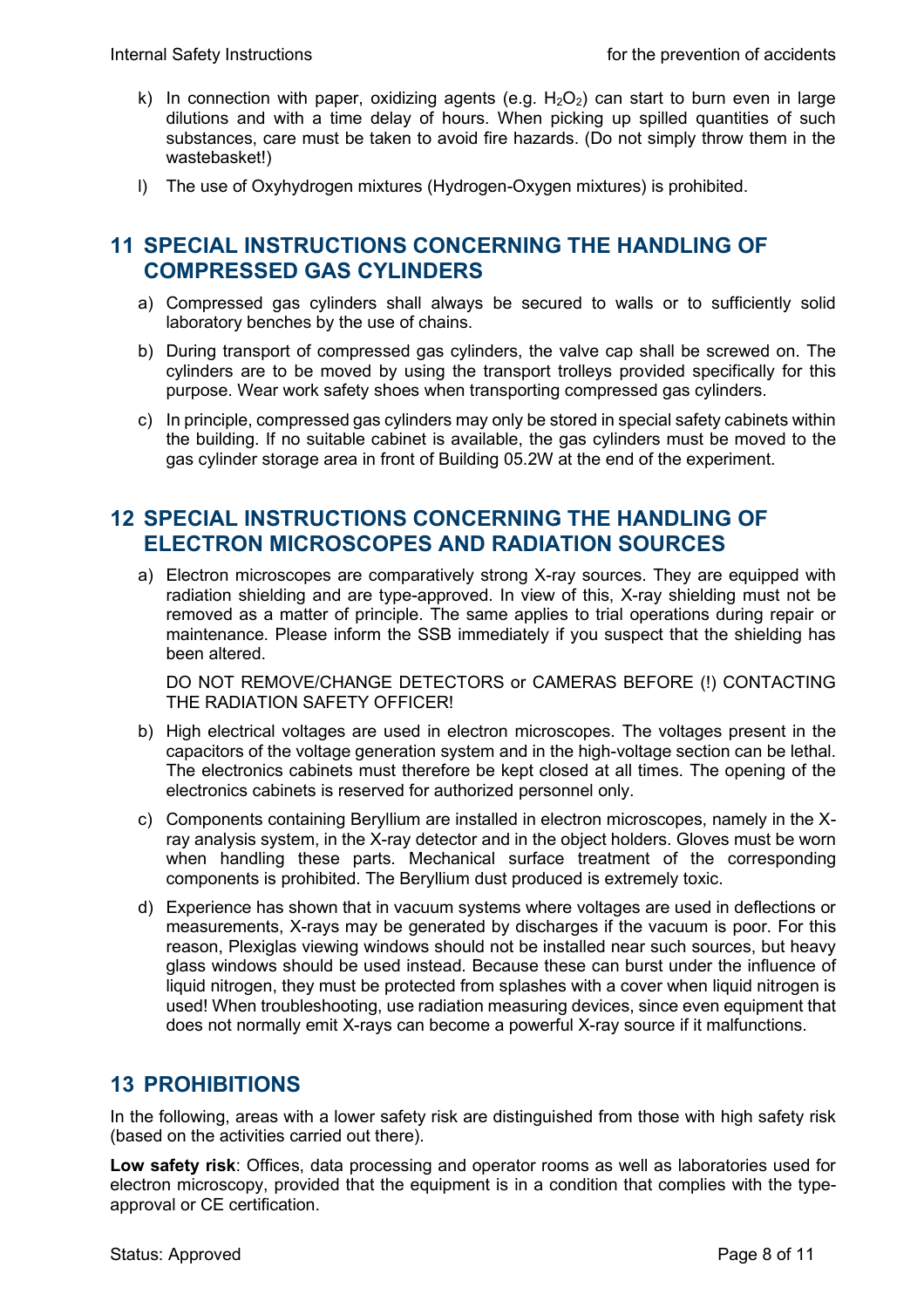**High safety risk**: workshops, chemical and furnace rooms, laboratory rooms (i) with experimental equipment unless such equipment is CE certified or meets a safety standard equivalent to CE certification, (ii) in which work is performed at high temperatures and pressures, (iii) in which there is a risk of explosion or suffocation, and (iv) in which work is performed on equipment involving open high-voltage installations.

On Sundays and public vacations, during general company shutdowns and on working days outside the working hours defined by the time recording system (from 6:00 a.m. to 8:00 p.m. on weekdays), work is only permitted under exceptional circumstances and is generally prohibited in areas with a high safety risk.

Exceptions are possible if work in areas with a low safety risk has been approved in consultation with the head of the institute and the person responsible for the laboratory. The following must then be observed:

Option 1) The work must be carried out with a second person present. This second person must be in the immediate vicinity and be able to provide immediate assistance in case of an emergency. Note that it is not sufficient for the assistant to be present somewhere in the building. He or she must be in your immediate vicinity and be informed of and actively perform his or her supervisory function.

OR

Option 2) The work must be performed using the PNA (personal emergency call system). Prior to this, it must be clarified whether this is possible in the affected area.

The above mentioned notes of safety risks and the regulations with regard to normal working hours apply equally to employees of the PGI-5 or the ER-C as well as to external users of ER-C equipment.

# **14 CONDUCT IN THE EVENT OF IMMINENT DANGER**

In case of immediate danger, e.g. due to leaking hazardous gases, fire or in case of an explosion hazard:

**Do not hesitate! Act immediately!** Request help immediately by calling the **emergency number 77** (or 02461 61 77 when using cell phones) or by using the emergency call boxes.

Personnel at the emergency call center are there to help you. No one will hold it against you for setting off a false alarm or an alarm in which things seem less serious in retrospect than initially thought.

# **15 CONDUCT DURING BUILDING EVACUATION**

In the event of particularly dangerous occurrence, a public address system may be used to order an evacuation of the building or the entire premises. If you hear a three-step acoustic signal, this signal means a particularly high level of danger is present. Even if the signal sounds harmless to you, do not assume you are not in danger! Act immediately!

In the event of an evacuation, only stop to secure the premises (e.g. by closing gas taps or hydrogen sources)- when this would avoid a further potential high-risk situation. Leave the building immediately afterwards.

Keep in mind that colleagues or guests may not have heard the loudspeaker announcement. Also bear in mind that the announcements are usually only made in German and that your colleagues and guests may not be able to correctly assess the hazardous situation. Inform them immediately about the evacuation order.

After receiving the evacuation order, proceed immediately to the assembly point for the building in which you were working. Under no circumstances should you re-enter the building until specifically instructed to do so.